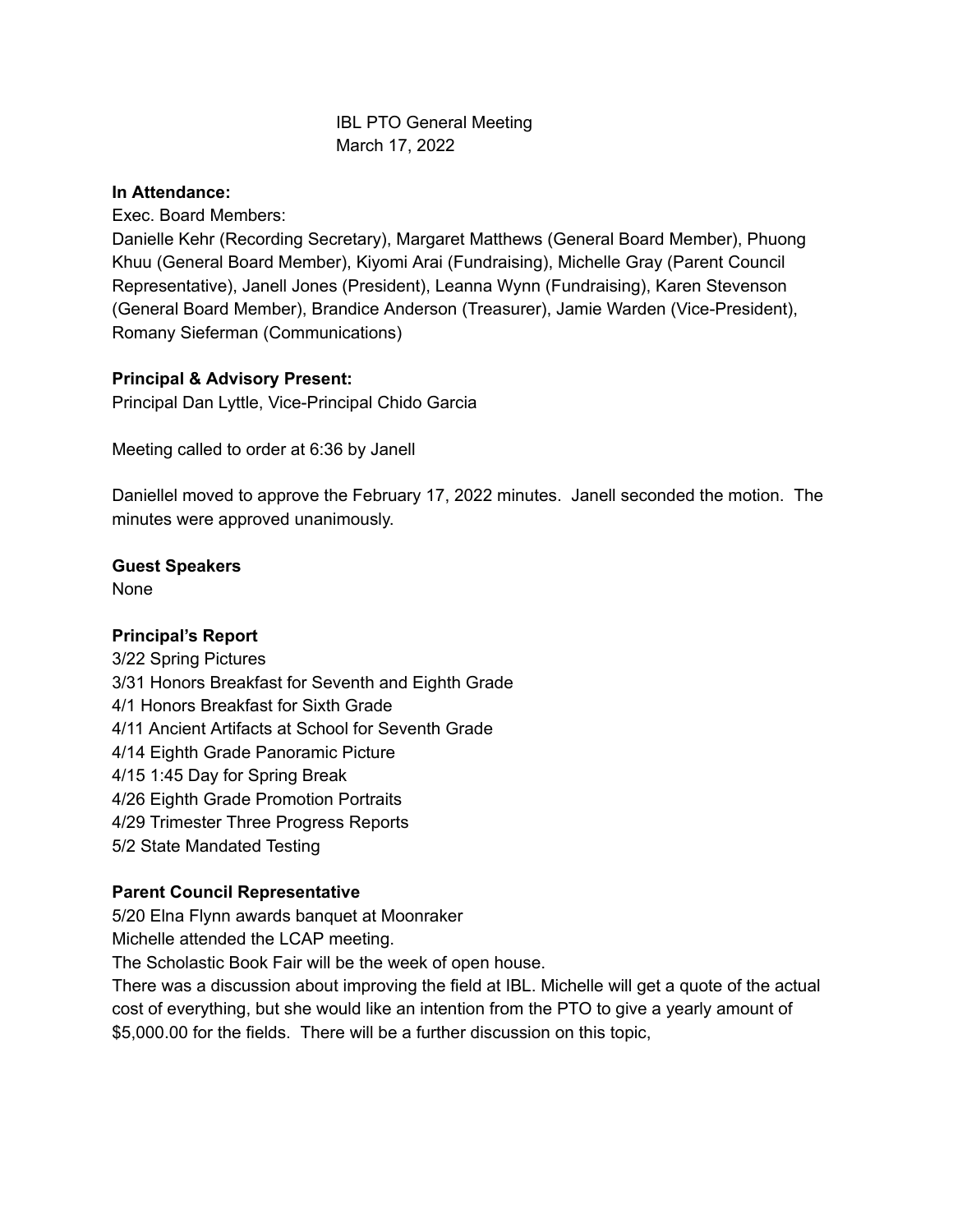### **President's Report**

Challenge Day funds will be returned. There was a discussion of using those funds to pay for eighth grade activities and return money to parents. Janell made a motion to move \$7,000.00 from the general fund to the eighth grade activity budget. Michelle seconded the motion. Twelve were in favor and one was opposed. The motion passed.

Helpers are needed for spirit wear coordinator, website, Big 3 raffle, and Fog Fest.

### **Fundraising**

We are waiting for approval for the fireworks booth. There needs to be to publicize ways that people can help out. We need to try to get more people involved. The website needs to be updated.

#### **Volunteer Coordinator**

## **Stephanie has enough volunteers for spring pictures.**

### **Treasurer's Report**

Push the Amazon Smile link in the newsletter. Post PTO meeting information in the newsletter for people who are interested in joining the board. Brandice made a motion to increase the front office budget \$300.00 to purchase laminated bathroom and office passes. Janell seconded the motion. It was passed unanimously.

## **Vice- President's Report**

Nothing new to report.

#### **Communications**

Romany appreciated all of the information she has received at this meeting for the newsletter.

## **Teacher Representative**

Jane Solano was not present to report.

**Other**

#### **Meeting Adjourned** at 7:26 by Janell

**Next meeting** April 14th @ 6:30 (April 21st is spring break, so this meeting will be a week earlier.)